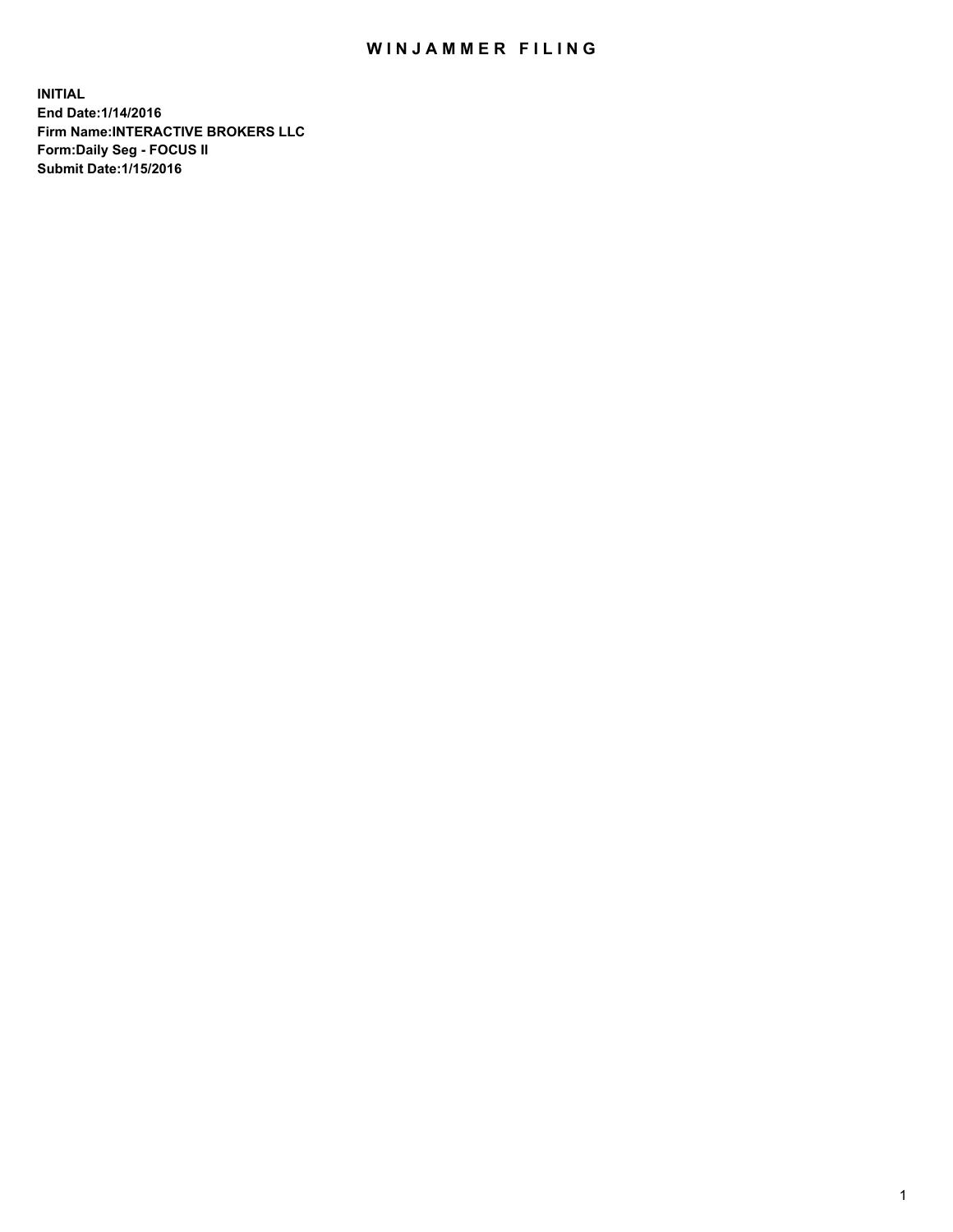## **INITIAL End Date:1/14/2016 Firm Name:INTERACTIVE BROKERS LLC Form:Daily Seg - FOCUS II Submit Date:1/15/2016 Daily Segregation - Cover Page**

| Name of Company<br><b>Contact Name</b><br><b>Contact Phone Number</b><br><b>Contact Email Address</b>                                                                                                                                                                                                                         | <b>INTERACTIVE BROKERS LLC</b><br><b>Alex Parker</b><br>203-618-7738<br>aparker@interactivebrokers.com |
|-------------------------------------------------------------------------------------------------------------------------------------------------------------------------------------------------------------------------------------------------------------------------------------------------------------------------------|--------------------------------------------------------------------------------------------------------|
| FCM's Customer Segregated Funds Residual Interest Target (choose one):<br>a. Minimum dollar amount: ; or<br>b. Minimum percentage of customer segregated funds required:% ; or<br>c. Dollar amount range between: and; or<br>d. Percentage range of customer segregated funds required between:% and%.                        | <u>0</u><br>155,000,000 245,000,000<br>0 <sub>0</sub>                                                  |
| FCM's Customer Secured Amount Funds Residual Interest Target (choose one):<br>a. Minimum dollar amount: ; or<br>b. Minimum percentage of customer secured funds required:%; or<br>c. Dollar amount range between: and; or<br>d. Percentage range of customer secured funds required between: % and %.                         | <u>0</u><br>80,000,000 120,000,000<br><u>00</u>                                                        |
| FCM's Cleared Swaps Customer Collateral Residual Interest Target (choose one):<br>a. Minimum dollar amount: ; or<br>b. Minimum percentage of cleared swaps customer collateral required:%; or<br>c. Dollar amount range between: and; or<br>d. Percentage range of cleared swaps customer collateral required between:% and%. | <u>0</u><br>0 <sub>0</sub><br>0 <sub>0</sub>                                                           |

Attach supporting documents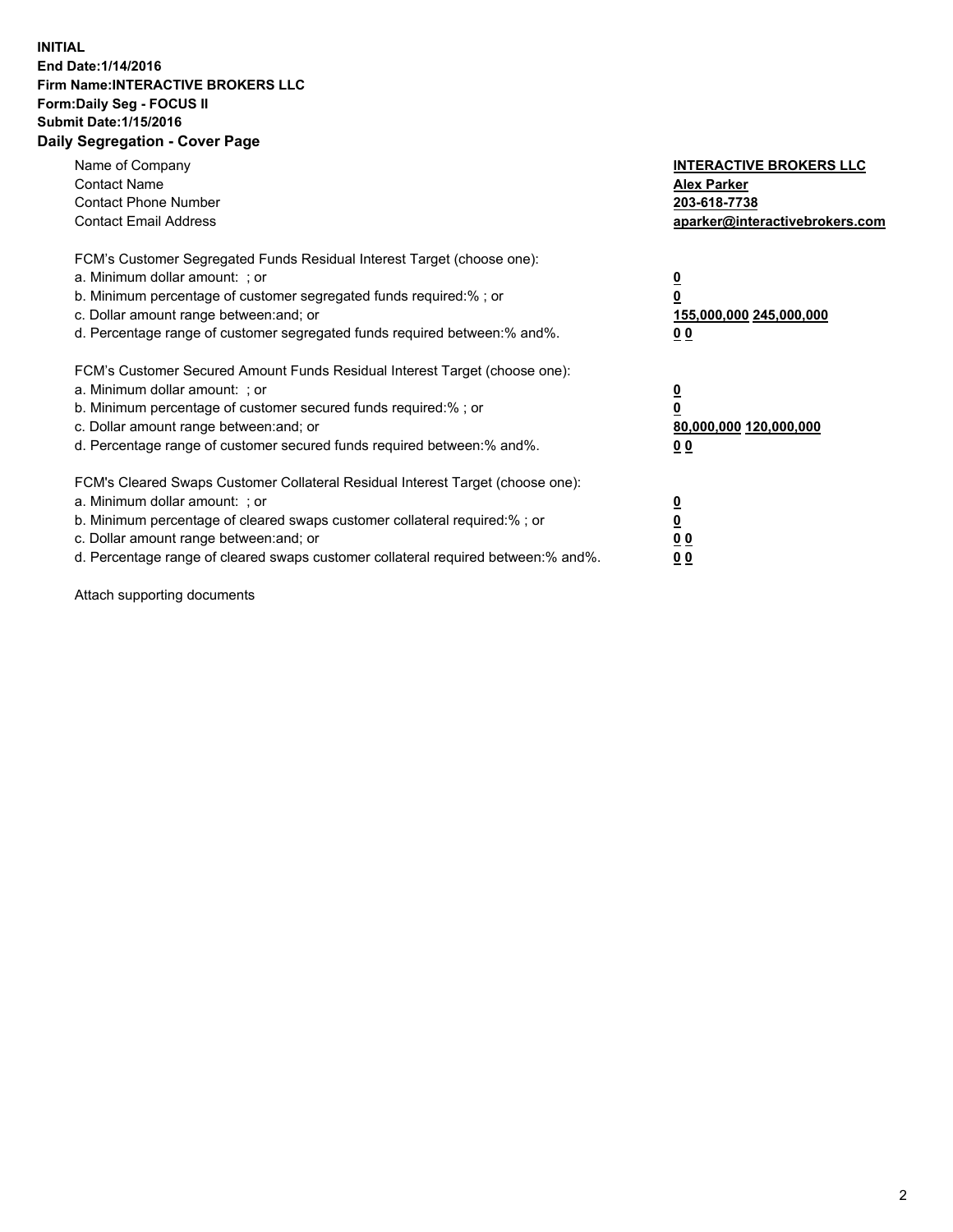## **INITIAL End Date:1/14/2016 Firm Name:INTERACTIVE BROKERS LLC Form:Daily Seg - FOCUS II Submit Date:1/15/2016 Daily Segregation - Secured Amounts**

|     | Foreign Futures and Foreign Options Secured Amounts                                         |                                                 |
|-----|---------------------------------------------------------------------------------------------|-------------------------------------------------|
|     | Amount required to be set aside pursuant to law, rule or regulation of a foreign            | $0$ [7305]                                      |
|     | government or a rule of a self-regulatory organization authorized thereunder                |                                                 |
| 1.  | Net ledger balance - Foreign Futures and Foreign Option Trading - All Customers             |                                                 |
|     | A. Cash                                                                                     | 328,393,725 [7315]                              |
|     | B. Securities (at market)                                                                   | $0$ [7317]                                      |
| 2.  | Net unrealized profit (loss) in open futures contracts traded on a foreign board of trade   | 405,218 [7325]                                  |
| 3.  | Exchange traded options                                                                     |                                                 |
|     | a. Market value of open option contracts purchased on a foreign board of trade              | 62,974 [7335]                                   |
|     | b. Market value of open contracts granted (sold) on a foreign board of trade                | -104,426 [7337]                                 |
| 4.  | Net equity (deficit) (add lines 1.2. and 3.)                                                |                                                 |
| 5.  |                                                                                             | 328,757,491 [7345]                              |
|     | Account liquidating to a deficit and account with a debit balances - gross amount           | 2,193,577 [7351]                                |
|     | Less: amount offset by customer owned securities                                            | 0 [7352] 2,193,577 [7354]                       |
| 6.  | Amount required to be set aside as the secured amount - Net Liquidating Equity              | 330,951,068 [7355]                              |
|     | Method (add lines 4 and 5)                                                                  |                                                 |
| 7.  | Greater of amount required to be set aside pursuant to foreign jurisdiction (above) or line | 330,951,068 [7360]                              |
|     | 6.                                                                                          |                                                 |
|     | FUNDS DEPOSITED IN SEPARATE REGULATION 30.7 ACCOUNTS                                        |                                                 |
| 1.  | Cash in banks                                                                               |                                                 |
|     | A. Banks located in the United States                                                       | 500,149 [7500]                                  |
|     | B. Other banks qualified under Regulation 30.7                                              | 0 [7520] 500,149 [7530]                         |
| 2.  | Securities                                                                                  |                                                 |
|     | A. In safekeeping with banks located in the United States                                   | 364,482,788 [7540]                              |
|     | B. In safekeeping with other banks qualified under Regulation 30.7                          | 0 [7560] 364,482,788 [7570]                     |
| 3.  | Equities with registered futures commission merchants                                       |                                                 |
|     | A. Cash                                                                                     | $0$ [7580]                                      |
|     | <b>B.</b> Securities                                                                        | $0$ [7590]                                      |
|     | C. Unrealized gain (loss) on open futures contracts                                         | $0$ [7600]                                      |
|     | D. Value of long option contracts                                                           | $0$ [7610]                                      |
|     | E. Value of short option contracts                                                          | 0 [7615] 0 [7620]                               |
| 4.  | Amounts held by clearing organizations of foreign boards of trade                           |                                                 |
|     | A. Cash                                                                                     |                                                 |
|     |                                                                                             | $0$ [7640]                                      |
|     | <b>B.</b> Securities                                                                        | $0$ [7650]                                      |
|     | C. Amount due to (from) clearing organization - daily variation                             | $0$ [7660]                                      |
|     | D. Value of long option contracts                                                           | $0$ [7670]                                      |
|     | E. Value of short option contracts                                                          | 0 [7675] 0 [7680]                               |
| 5.  | Amounts held by members of foreign boards of trade                                          |                                                 |
|     | A. Cash                                                                                     | 76,252,944 [7700]                               |
|     | <b>B.</b> Securities                                                                        | $0$ [7710]                                      |
|     | C. Unrealized gain (loss) on open futures contracts                                         | 12,144,170 [7720]                               |
|     | D. Value of long option contracts                                                           | 62,969 [7730]                                   |
|     | E. Value of short option contracts                                                          | <u>-104,420</u> [7735] <u>88,355,663</u> [7740] |
| 6.  | Amounts with other depositories designated by a foreign board of trade                      | $0$ [7760]                                      |
| 7.  | Segregated funds on hand                                                                    | $0$ [7765]                                      |
| 8.  | Total funds in separate section 30.7 accounts                                               | 453,338,600 [7770]                              |
| 9.  | Excess (deficiency) Set Aside for Secured Amount (subtract line 7 Secured Statement         | 122,387,532 [7380]                              |
|     | Page 1 from Line 8)                                                                         |                                                 |
| 10. | Management Target Amount for Excess funds in separate section 30.7 accounts                 | 80,000,000 [7780]                               |
| 11. | Excess (deficiency) funds in separate 30.7 accounts over (under) Management Target          | 42,387,532 [7785]                               |
|     |                                                                                             |                                                 |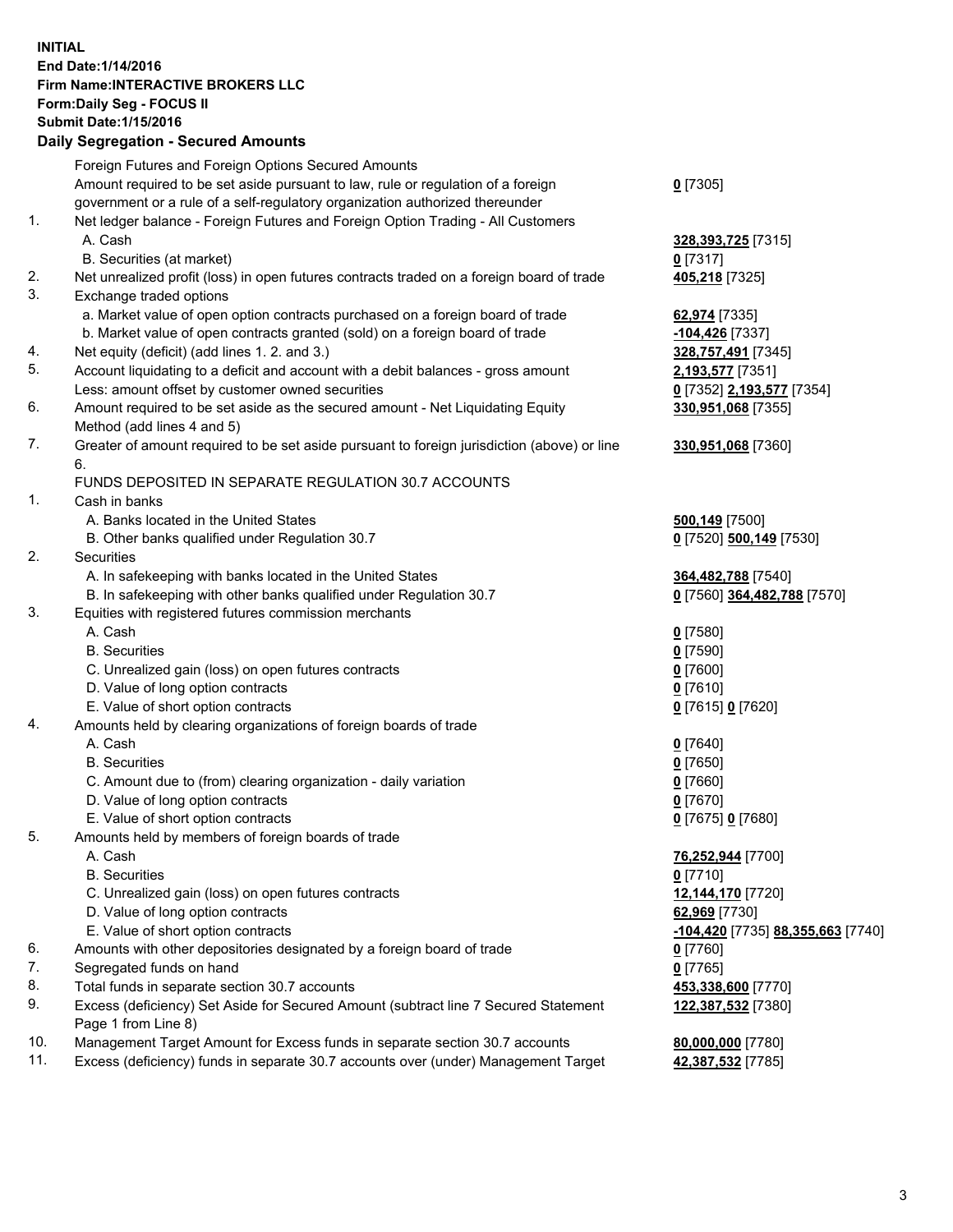**INITIAL End Date:1/14/2016 Firm Name:INTERACTIVE BROKERS LLC Form:Daily Seg - FOCUS II Submit Date:1/15/2016 Daily Segregation - Segregation Statement** SEGREGATION REQUIREMENTS(Section 4d(2) of the CEAct) 1. Net ledger balance A. Cash **2,598,045,180** [7010] B. Securities (at market) **0** [7020] 2. Net unrealized profit (loss) in open futures contracts traded on a contract market **92,661,816** [7030] 3. Exchange traded options A. Add market value of open option contracts purchased on a contract market **95,558,342** [7032] B. Deduct market value of open option contracts granted (sold) on a contract market **-194,697,342** [7033] 4. Net equity (deficit) (add lines 1, 2 and 3) **2,591,567,996** [7040] 5. Accounts liquidating to a deficit and accounts with debit balances - gross amount **91,996** [7045] Less: amount offset by customer securities **0** [7047] **91,996** [7050] 6. Amount required to be segregated (add lines 4 and 5) **2,591,659,992** [7060] FUNDS IN SEGREGATED ACCOUNTS 7. Deposited in segregated funds bank accounts A. Cash **320,784,186** [7070] B. Securities representing investments of customers' funds (at market) **1,425,679,788** [7080] C. Securities held for particular customers or option customers in lieu of cash (at market) **0** [7090] 8. Margins on deposit with derivatives clearing organizations of contract markets A. Cash **30,710,132** [7100] B. Securities representing investments of customers' funds (at market) **1,150,235,952** [7110] C. Securities held for particular customers or option customers in lieu of cash (at market) **0** [7120] 9. Net settlement from (to) derivatives clearing organizations of contract markets **-12,140,024** [7130] 10. Exchange traded options A. Value of open long option contracts **95,784,640** [7132] B. Value of open short option contracts **-194,923,670** [7133] 11. Net equities with other FCMs A. Net liquidating equity **0** [7140] B. Securities representing investments of customers' funds (at market) **0** [7160] C. Securities held for particular customers or option customers in lieu of cash (at market) **0** [7170] 12. Segregated funds on hand **0** [7150] 13. Total amount in segregation (add lines 7 through 12) **2,816,131,004** [7180] 14. Excess (deficiency) funds in segregation (subtract line 6 from line 13) **224,471,012** [7190] 15. Management Target Amount for Excess funds in segregation **155,000,000** [7194] **69,471,012** [7198]

16. Excess (deficiency) funds in segregation over (under) Management Target Amount Excess